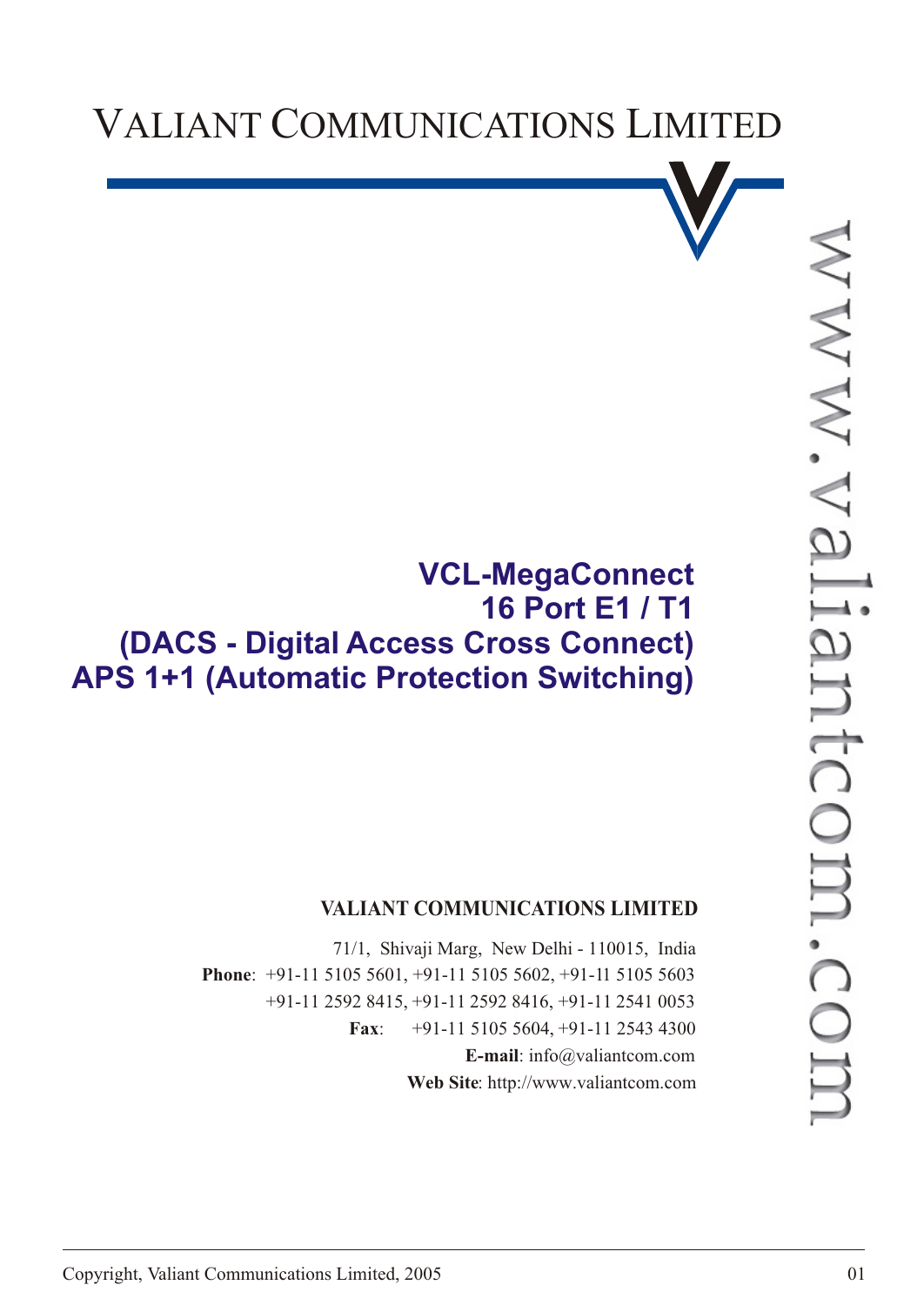### **Overview**

E1 Redundancy 1+1 (E1 Protection) solution that we offer is a 16, E1 Port E1 Digital Access Cross-Connect Switch with 1+1 Automatic Protection Switching which allows the USER to specify and define the PRIMARY / PROTECTED and the REDUNDANT / STANDBY E1 Ports through which the traffic is required to be routed, alternately, in the event of the failure of the PRIMARY / PROTECTED route.

## **Applications include:-**

1. Providing 1+1 alternate paths between any two Transmission mediums (active + standby).

e.g:-

Fiber-Fiber. Radio-Fiber.

Radio-HDSL

Fiber-HDSL etc.

The 16 Port E1 Digital Access Cross-Connect Switch with 1+1 Automatic Protection Switching allows the selection of CRITICAL time-slots to be selected and placed on the E1 link on the redundant / standby route in the event of the failure of the primary route. Example : this product shall allow the USER to select and specify the time-slots from multiple E1 links in the PRIMARY ROUTE, which may be considered critical in nature and be re-routed to the REDUNDANT / STANDBY ROUTE in the event of the failure of the PRIMARY ROUTE.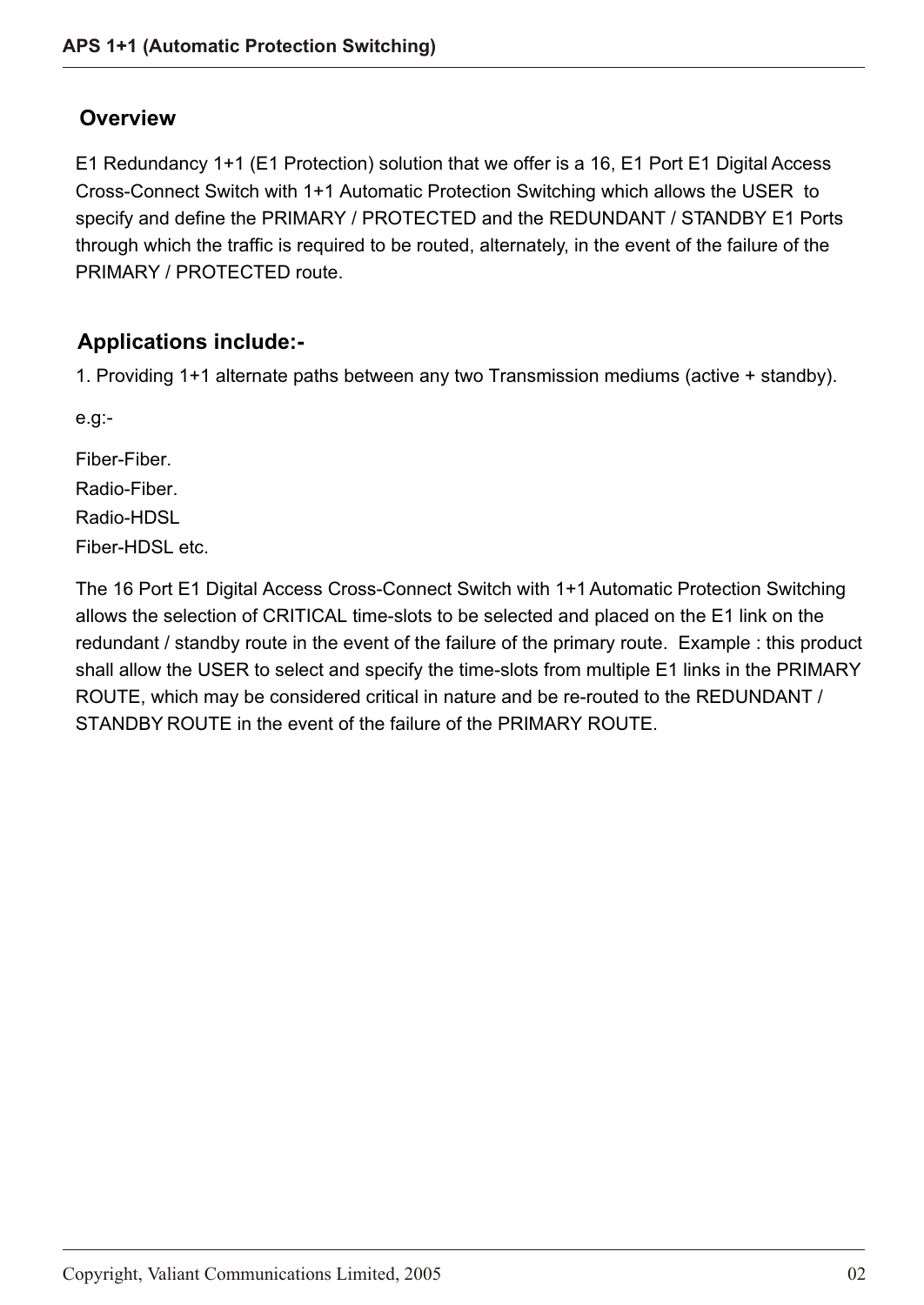# **Automatic Protection Switching Application**



# **VCL-MegaConnect-Jr Rear View**

**Maximize mobile operator service availability and network resiliency through VCL-MegaConnect-Jr. Path - Protection enabled facility**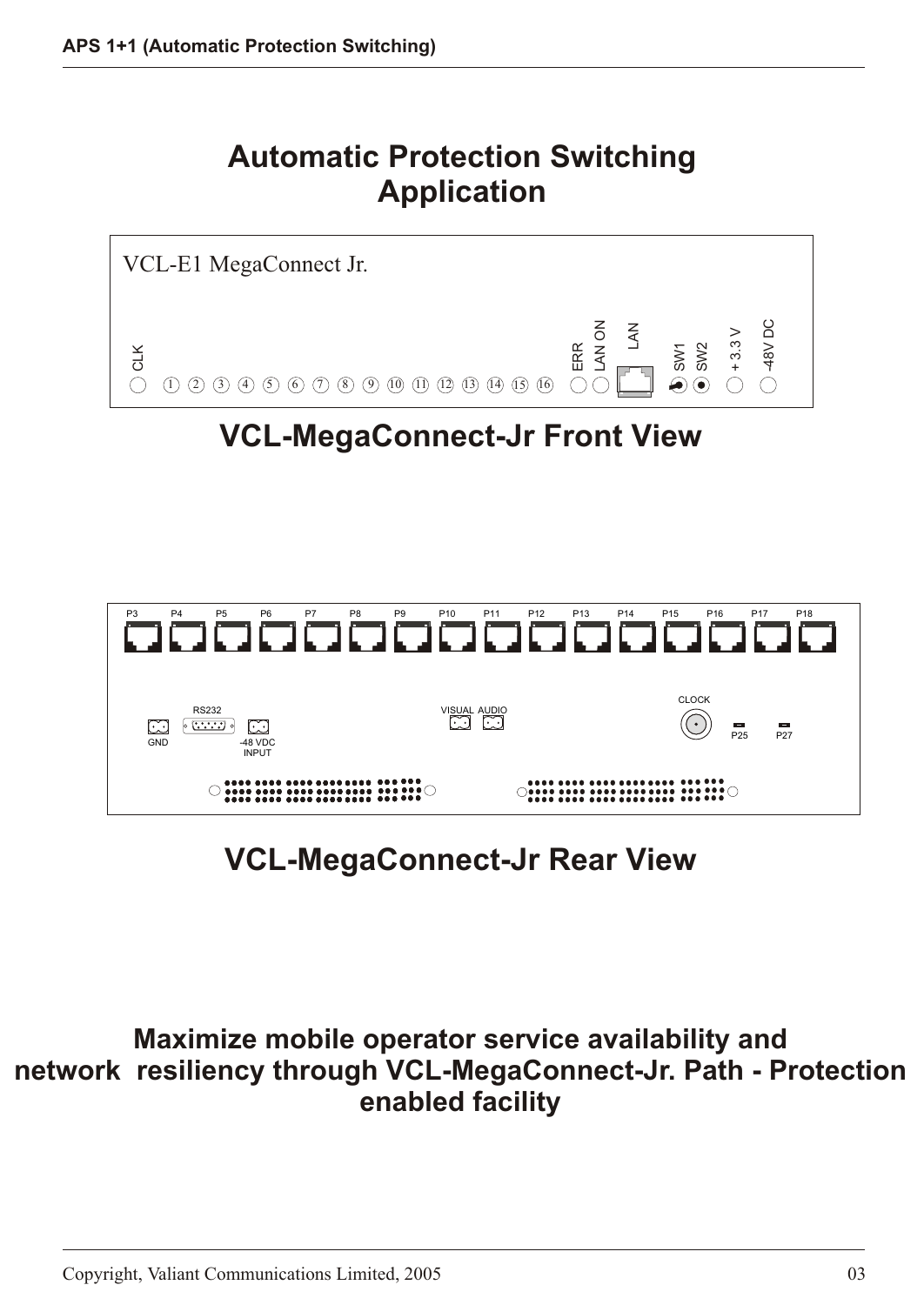**Two User selectable VCL-MegaConnect-Jr options are available for reliable networks operation**



**properly supported and maintained even during T1 / E1 backhaul facility outages. When the working link fails, the protection link becomes active.**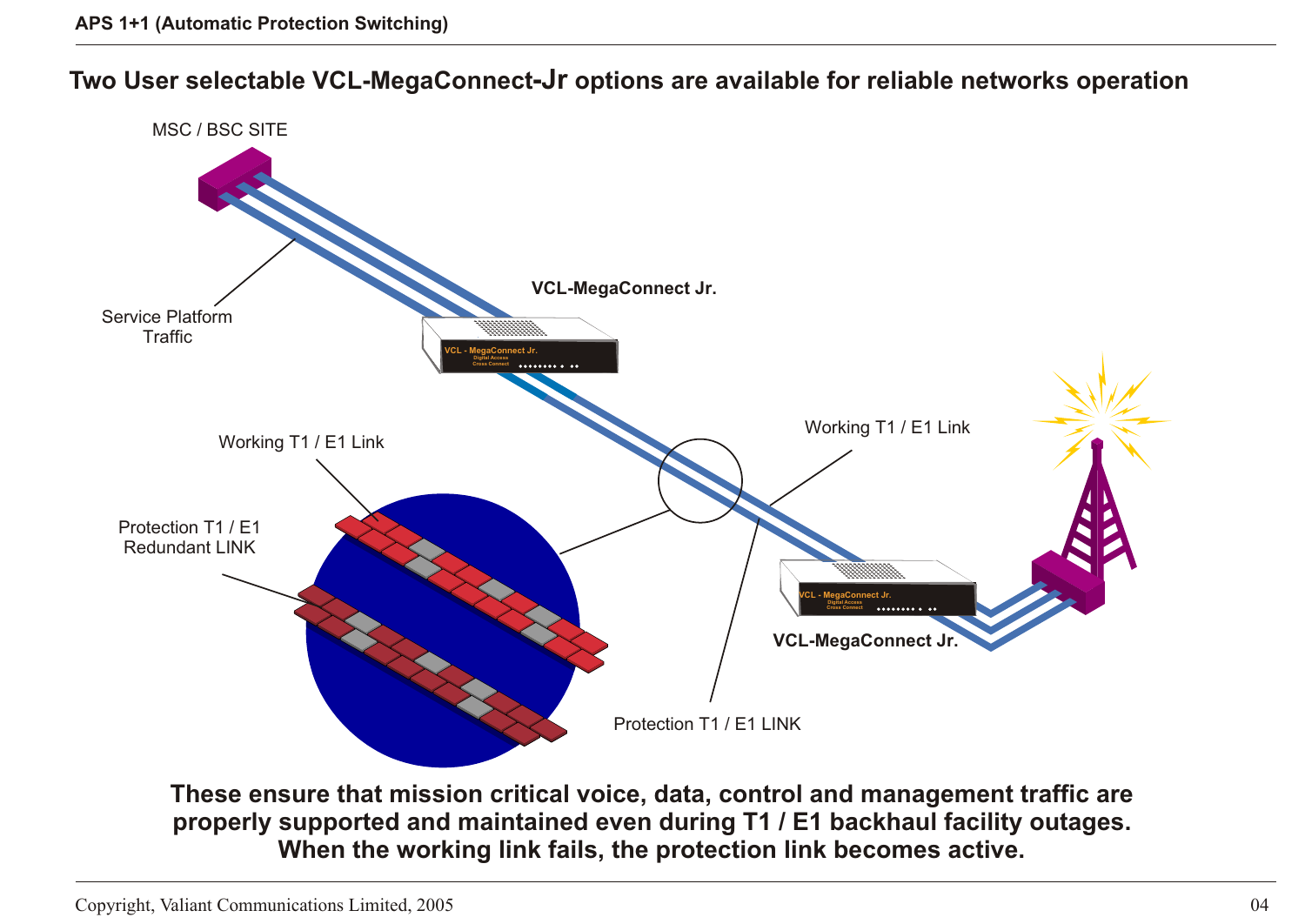## **VCL-MegaConnect-Jr (With Path Protection Switching) - Normal Operation**



**During normal Operation, VCL-MegaConnect-Jr sends duplicate traffic across both the working and dedicated protection E1 / T1 facilities while continuously maintaining the performance of both links to determine which link shall be utilized.**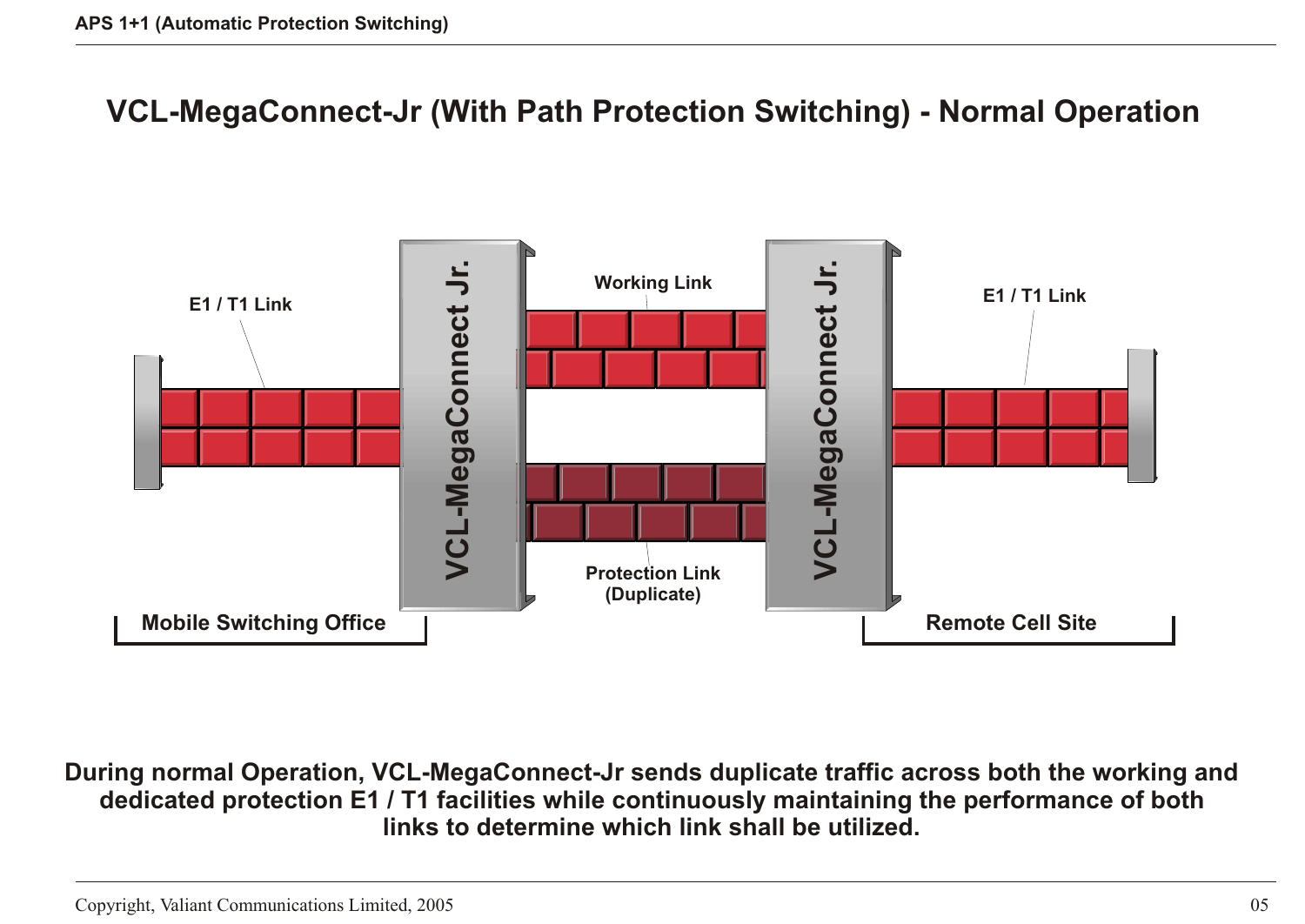## **VCL-MegaConnect-Jr (With Path Protection Switching) - Normal Operation**



**Through the comprehensive digital access cross-connect and remote management capabilities integrated within VCL-MegaConnect-Jr, backhaul T1 / E1 facilities can be optimally groomed to reduce both Capital Expenditure and improve Network reliability.**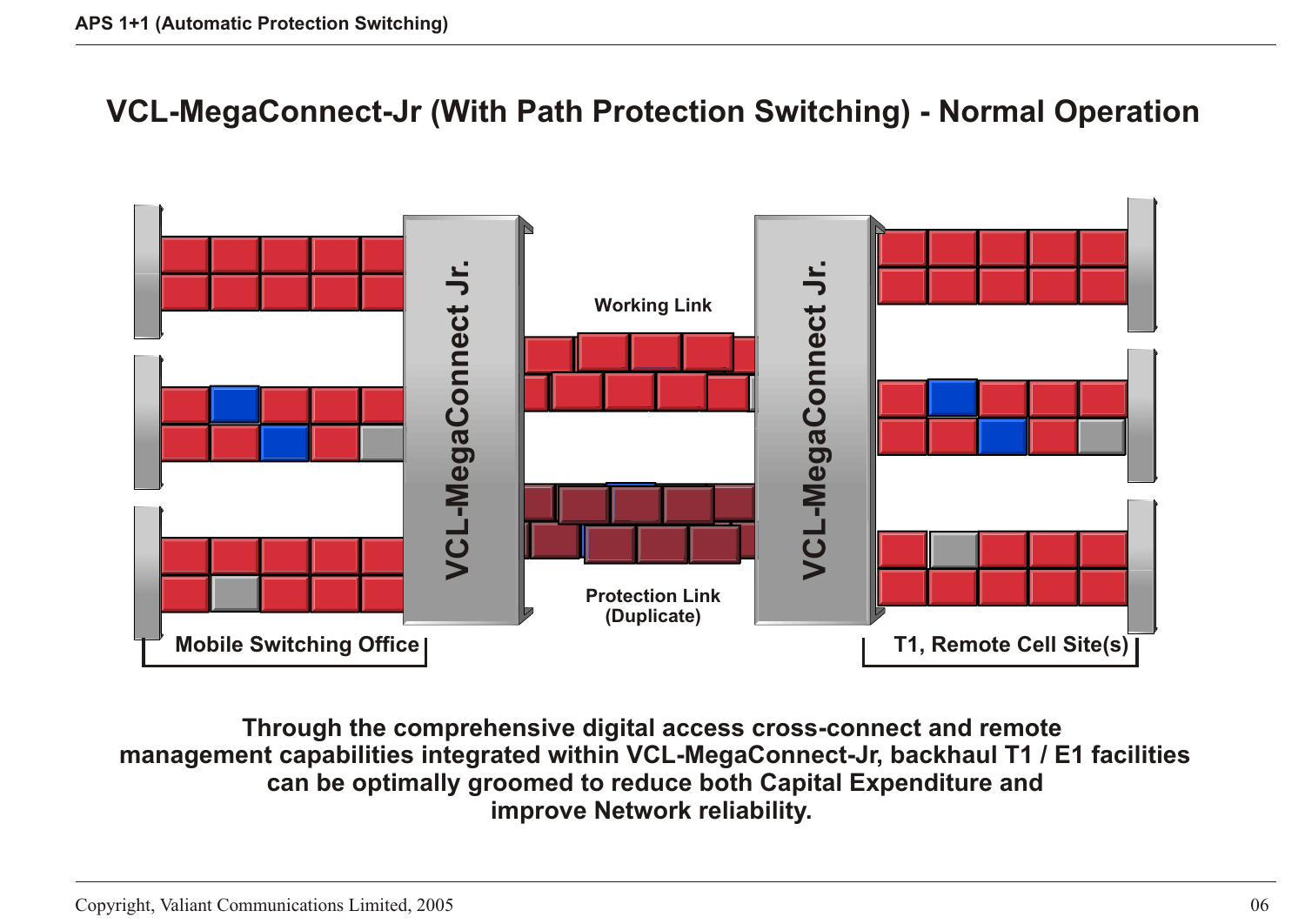## **VCL-MegaConnect-Jr (With Path Protection Switching) - Working Link Fault**



**In the event of a failed or degraded T1 / E1 link, the traffic is automatically transfered from the previously working link to the duplicate protection link in accordance with the pre determined operating parameter programmed by the network operator.**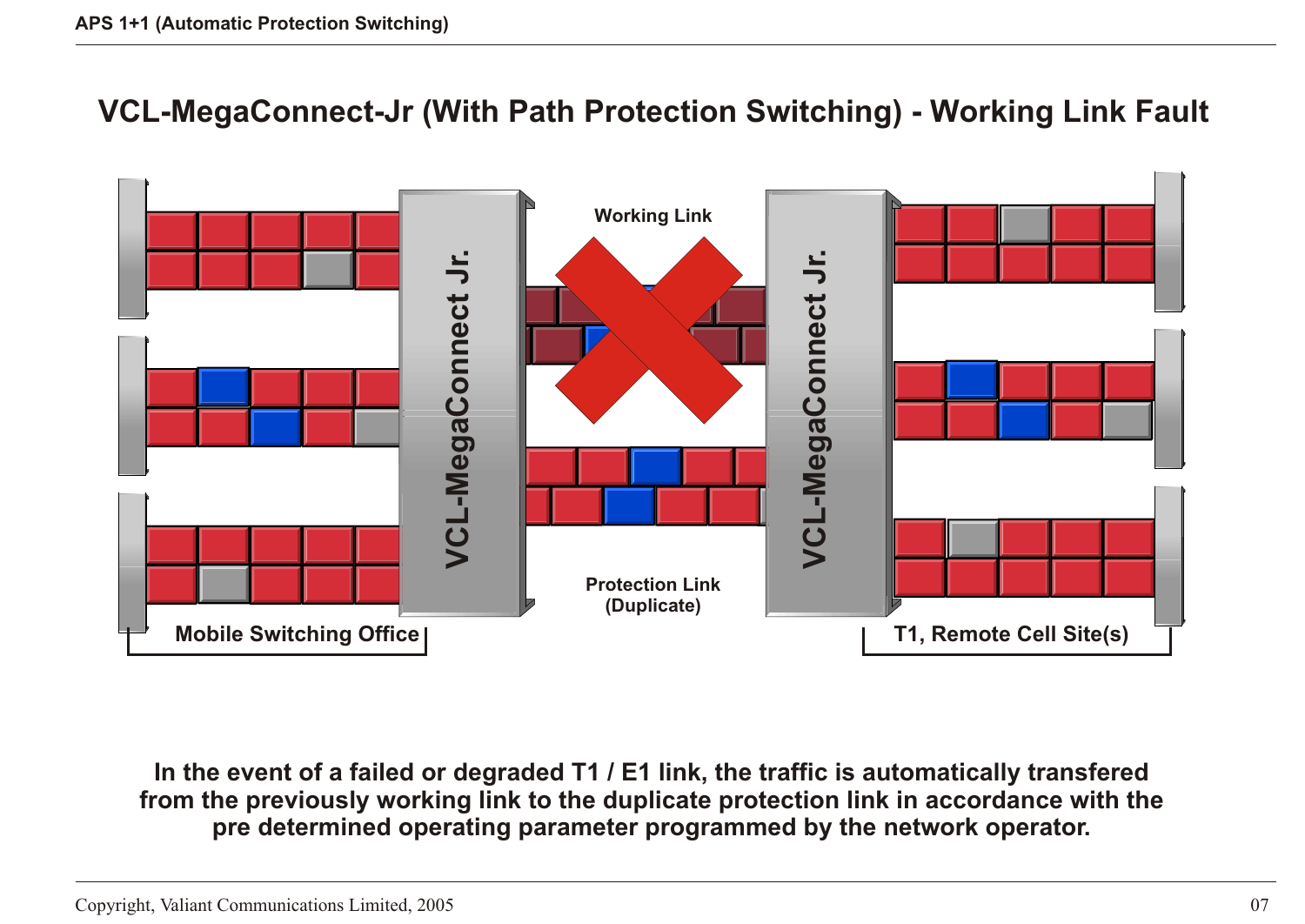



**During normal Operation, VCL-MegaConnect-Jr APS passes independently traffic across both the working and protection E1 / T1 facilities while continuously maintaining the performance of both links to determine which to utilize for critical traffic**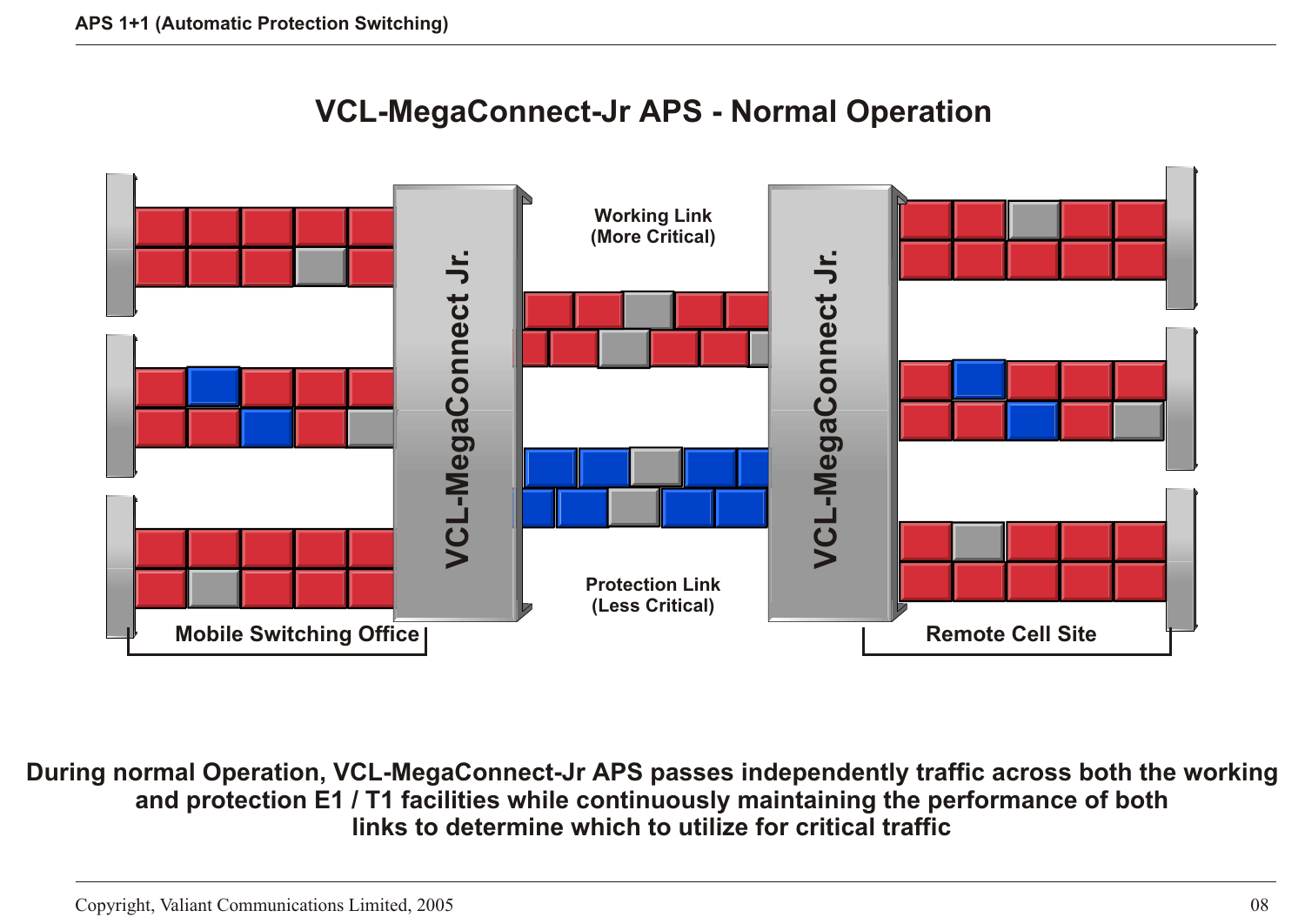# **Valiant Communications Limited Integrated 1+1 Route Protection Switching**

| <b>Features</b>                      | <b>Benefits</b>                    |
|--------------------------------------|------------------------------------|
| <b>Traffic Protection</b>            | <b>Customer Relation</b>           |
| <b>Alternate Facility</b>            | <b>Competitive Advantages</b>      |
| <b>Service Differentiation</b>       | <b>Service Level Agreements</b>    |
| <b>Increased Network Reliability</b> | <b>Backhaul Network Resilience</b> |
| <b>Media and Path Diversity</b>      | <b>Technology Migration</b>        |
| <b>Remote Management</b>             |                                    |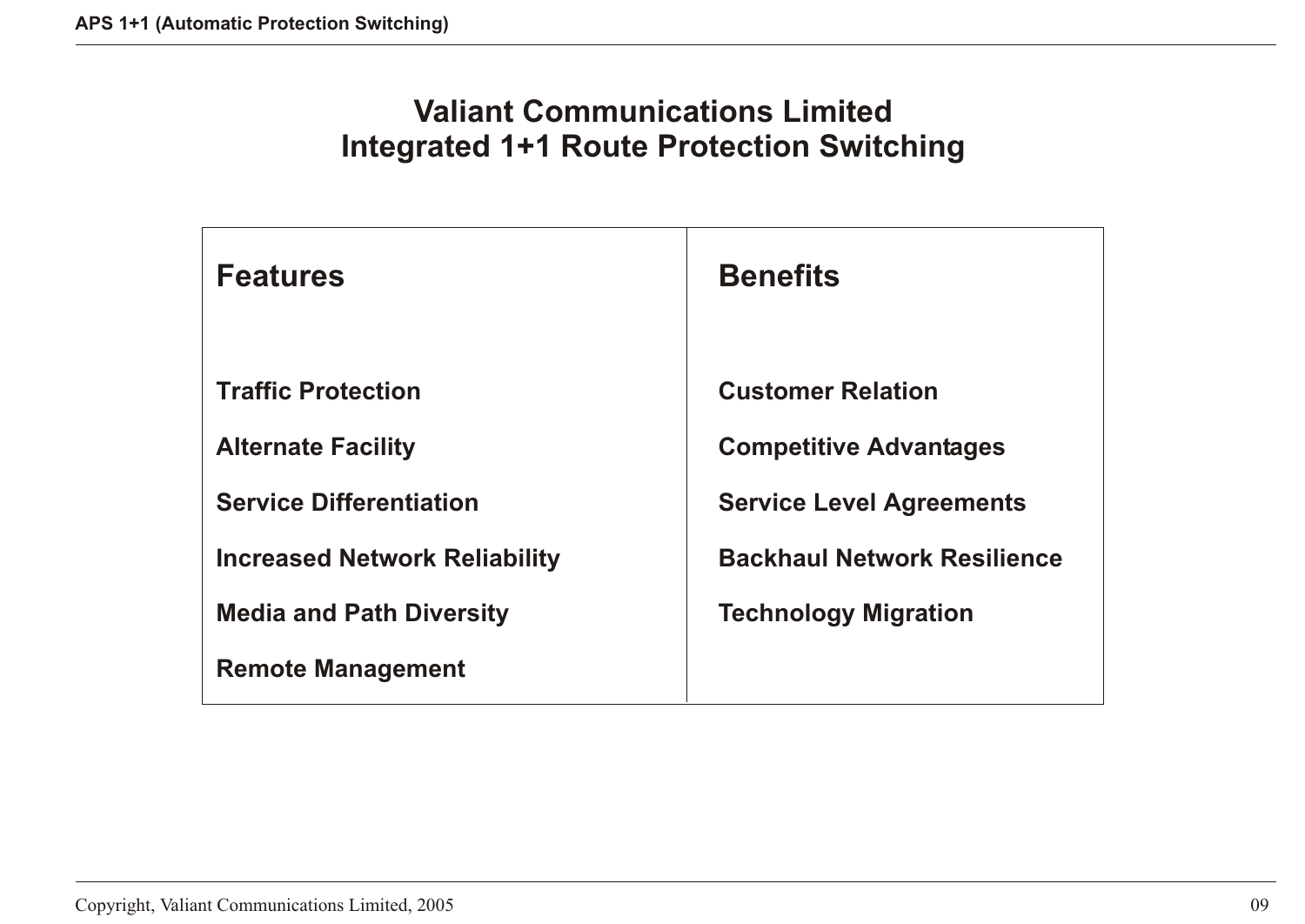## *Technical Specifications -*

### **E1 Interface**

| Line Rate                   | $E1$ (2.048 Mbps $\pm$ 50 bps) |
|-----------------------------|--------------------------------|
| <b>Available Time-Slots</b> | $1 - 31$                       |
| Framing                     | G.704                          |
| Electrical                  | G.703                          |
| <b>Jitter</b>               | G.823                          |
| Impedance                   | <b>120 Ohm</b>                 |
| Connector                   | $RJ-45$ (F)                    |

#### **Time-slot selection:**

ANY-TO-ANY through an internal, best byte, non-blocking TSI Switch.

### **Clock:**

| Internal   | (Stratum3 level)    |
|------------|---------------------|
| Loop-Timed |                     |
| External   | 75 Ohms - 2.048 Mhz |
|            | $-1.544$ Mhz        |

### **Specification and Regulation Compliance**

Meets CE requirements Complies with FCC, Part 68 and Part 15 subpart A specifications Safety - UL 1459 Issue 2

### **Alarm Contact Closures**

1 Alarm Relay, Type - Form "C" relay,

### **Temperature**

| Operating       | $0^{\circ}$ C to 50 $^{\circ}$ C |
|-----------------|----------------------------------|
| <b>Humidity</b> | 5% to 95% Non-Condensing         |

### **Command Language:**

Command Line Interface (english text commands)

### **Power Consumption**

Power Consumption 5 Watts

| <b>Mechanical Specifications</b> |                   |  |
|----------------------------------|-------------------|--|
| Width:                           | 480mm             |  |
| Depth :                          | 280 <sub>mm</sub> |  |
| Height:                          | 90 mm             |  |
| Weight:                          | 5.00 Kg.          |  |